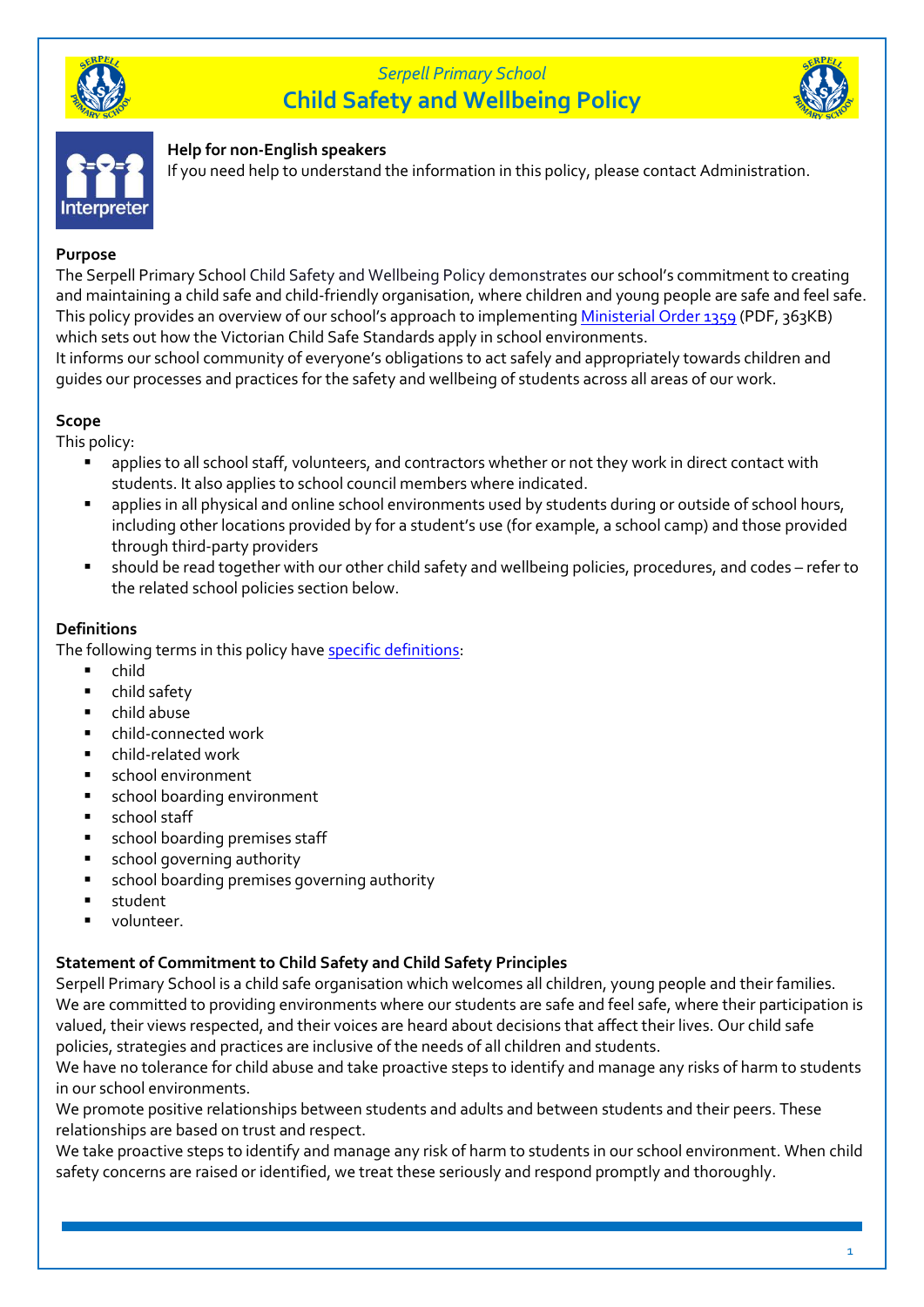



Particular attention is given to the child safety needs of Aboriginal students, those from culturally and linguistically diverse backgrounds, international students, students with disabilities, those unable to live at home, children and young people who identify as lesbian, gay, bisexual, trans and gender diverse, intersex and queer (LGBTIQ+) and other students experiencing risk or vulnerability. Inappropriate or harmful behaviour targeting students based on these or other characteristics, such as racism or homophobia, are not tolerated at our school, and any instances identified will be addressed with appropriate consequences.

Child safety is a shared responsibility. Every person involved in our school has an important role in promoting child safety and wellbeing and promptly raising any issues or concerns about a child's safety.

We are committed to regularly reviewing our child safe practices, and seeking input from our students, families, staff, and volunteers to inform our ongoing strategies.

### **Roles and Responsibilities**

### *School Leadership Team*

Our school leadership team (comprising the principal, assistant principal, leading teachers and learning specialists), are responsible for ensuring that a strong child safe culture is created and maintained, and that policies and practices are effectively developed and implemented in accordance with Ministerial Order 1359. Principals and assistant principals will:

- ensure effective child safety and wellbeing governance, policies, procedures, codes and practices are in place and followed
- model a child safe culture that facilitates the active participation of students, families and staff in promoting and improving child safety, cultural safety and wellbeing
- enable inclusive practices where the diverse needs of all students are considered
- reinforce high standards of respectful behaviour between students and adults, and between students
- promote regular open discussion on child safety issues within the school community including at leadership team meetings, staff meetings and school council meetings
- facilitate regular professional learning for staff and volunteers (where appropriate) to build deeper understandings of child safety, cultural safety, student wellbeing and prevention of responding to abuse
- create an environment where child safety complaints and concerns are readily raised, and no one is discouraged from reporting an allegation of child abuse to relevant authorities.

## *School Staff and Volunteers*

All staff and volunteers will:

- participate in child safety and wellbeing induction and training provided by the school or the Department of Education and Training, and always follow the school's child safety and wellbeing policies and procedures
- act in accordance with our Child Safety Code of Conduct
- identify and raise concerns about child safety issues in accordance with our Child Safety Responding and Reporting Obligations Policy and Procedures, including following th[e Four Critical Actions for Schools](https://www.education.vic.gov.au/school/teachers/health/childprotection/Pages/report.aspx)
- ensure students' views are taken seriously and their voices are heard about decisions that affect their lives
- implement inclusive practices that respond to the diverse needs of students.

### *School council*

In performing the functions and powers given to them under the *Education and Training Reform Act 2006*, school council members will:

- champion and promote a child safe culture with the broader school community
- ensure that child safety is a regular agenda item at school council meetings
- undertake annual training on child safety
- approve updates to, and act in accordance with the Child Safety Code of Conduct to the extent that it applies to school council employees and members
- when hiring school council employees, ensure that selection, supervision, and management practices are child safe (At our school, school council employment duties are delegated to the principal who is bound by this policy).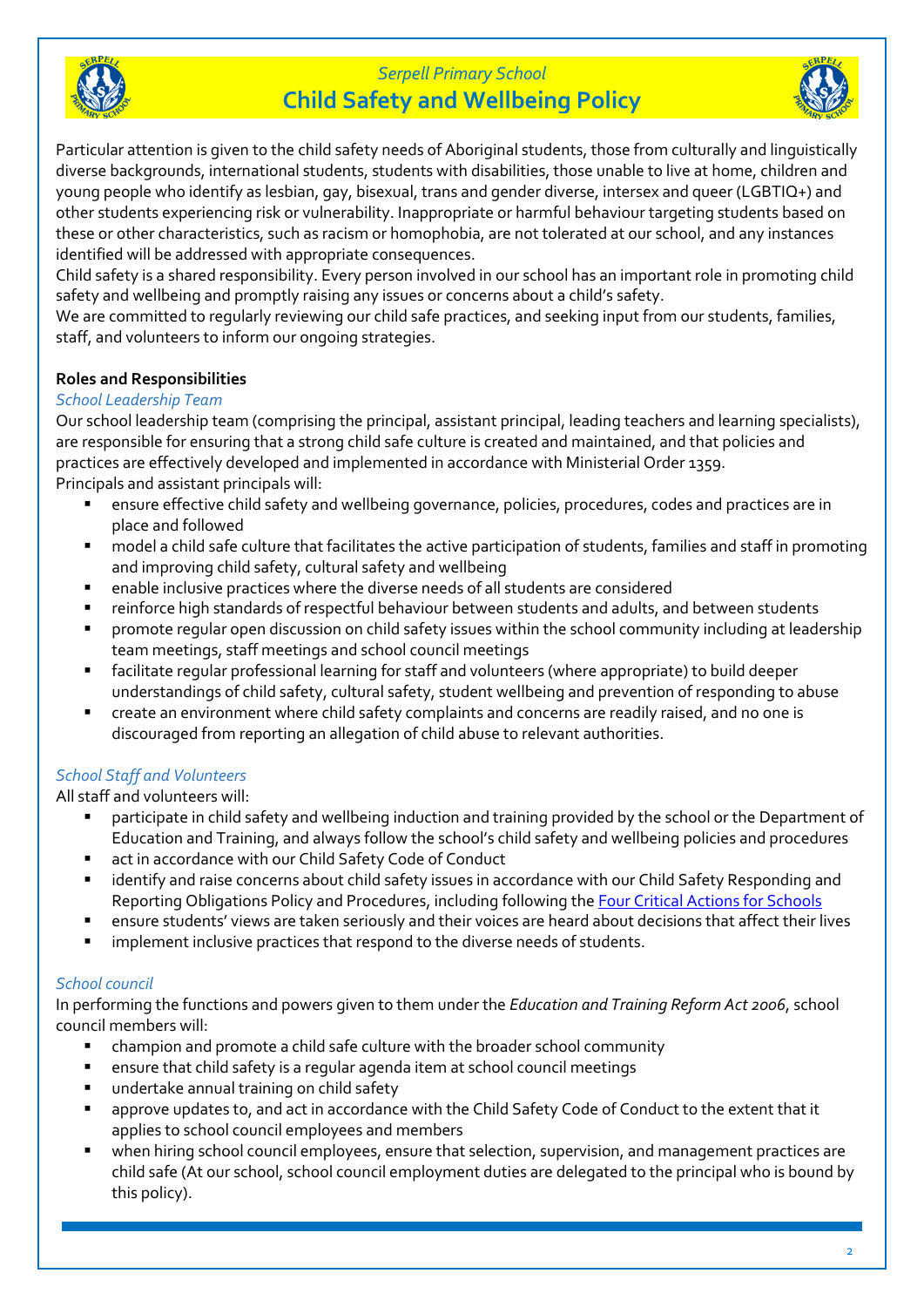



### *Specific staff child safety responsibilities*

Serpell Primary School has nominated an Assistant Principal to support the principal to implement our child safety policies and practices, including staff and volunteer training.

The responsibilities of the Assistant Principal are outlined a[t Guidance for child safety champions.](https://www.vic.gov.au/guidance-child-safety-champions) In addition to these roles, our child safety champion is also responsible for Student Wellbeing.

Our principal and Assistant Principal are the first point of contact for child safety concerns or queries and for coordinating responses to child safety incidents.

- Assistant Principal is responsible for monitoring the school's compliance with the Child Safety and Wellbeing Policy. Anyone in our school community should approach the Assistant Principal if they have any concerns about the school's compliance with the Child Safety and Wellbeing Policy.
- The Assistant Principal is responsible for informing the school community about this policy, and making it publicly available
- Other specific roles and responsibilities are named in other child safety policies and procedures, including the Child Safety Code of Conduct, Child Safety Responding and Reporting Obligations (including Mandatory Reporting) Policy and Procedures, and Child Safety Risk Register.

Our school has also established a Child Safety and Wellbeing Team on child safety. The Child Safety and Wellbeing Team meet regularly to identify and respond to any ongoing matters related to child safety and wellbeing. Our Child Safety and Wellbeing Team monitors the Child Safety Risk Register.

### *Child Safety Code of Conduct*

Our Child Safety Code of Conduct sets the boundaries and expectations for appropriate behaviours between adults and students. It also clarifies behaviours that are not acceptable in our physical and online environments. We ensure that students also know what is acceptable and what is not acceptable so that they can be clear and confident about what to expect from adults in the school.

The Child Safety Code of Conduct also includes processes to report inappropriate behaviour.

### *Managing risks to child safety and wellbeing*

At our school we identify, assess, and manage risks to child safety and wellbeing in our physical and online school environments. These risks are managed through our child safety and wellbeing policies, procedures, and practices, and in our activity specific risk registers, such as those we develop for off-site overnight camps, adventure activities and facilities and services we contract through third party providers for student use.

Our Child Safety Risk Register is used to record any identified risks related to child abuse alongside actions in place to manage those risks. Our school leadership team will monitor and evaluate the effectiveness of the actions in the Child Safety Risk Register at least annually.

### *Establishing a culturally safe environment*

At Serpell Primary School, we are committed to establishing an inclusive and culturally safe school where the strengths of Aboriginal culture, values and practices are respected.

We think about how every student can have a positive experience in a safe environment. For Aboriginal students, we recognise the link between Aboriginal culture, identity and safety and actively create opportunities for Aboriginal students and the Aboriginal community to have a voice and presence in our school planning, policies, and activities.

We have developed the following strategies to promote cultural safety in our school community:

- Build a strong school culture to support cultural inclusion
	- o Begin events and meetings with a Welcome to Country or an Acknowledgement of Country as a standing agenda item.
	- o Fly the Aboriginal and Torres Strait Islander flags on school grounds.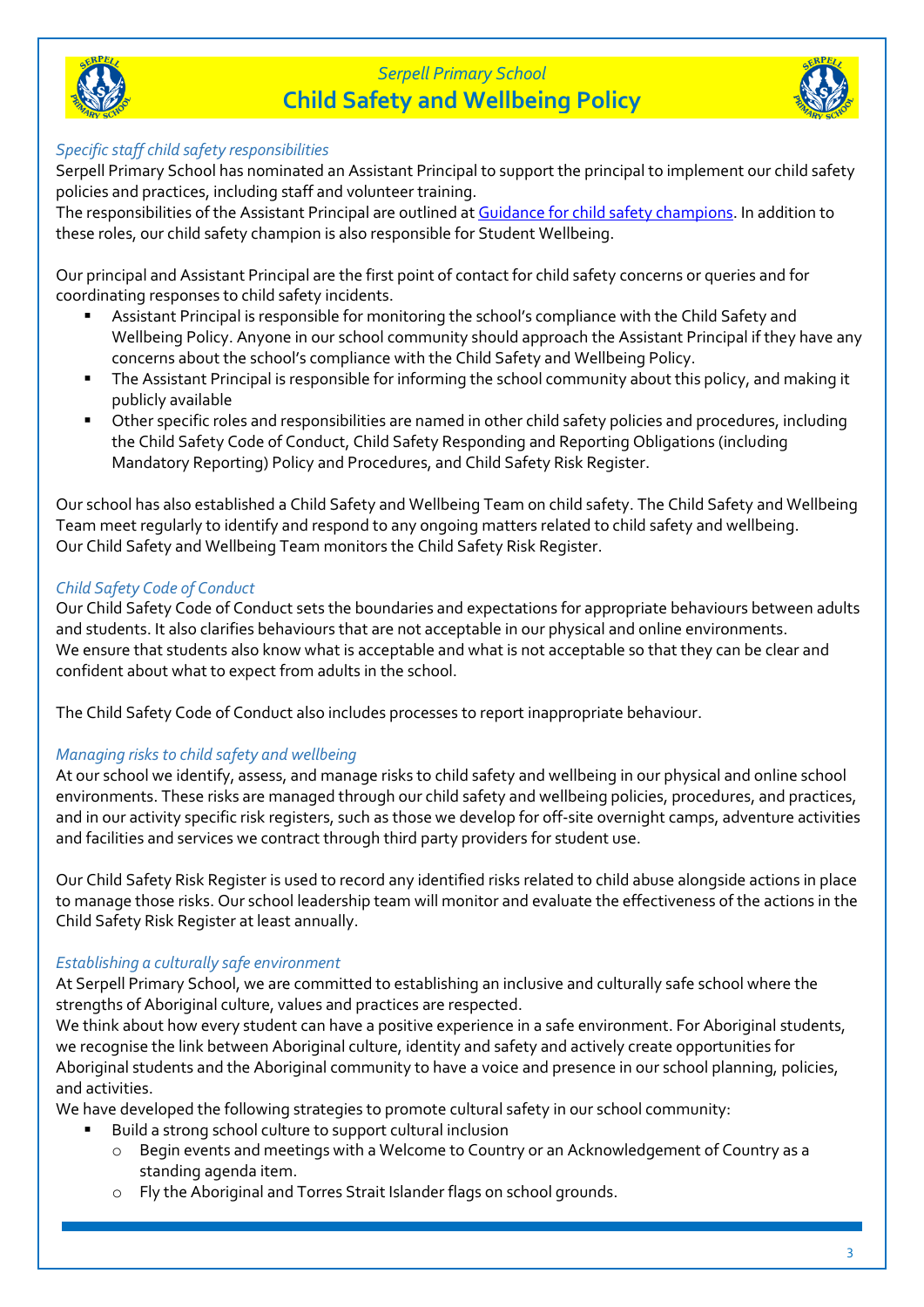



# **Child Safety and Wellbeing Policy**



- Make Aboriginal voice part of decision making in matters that affect Aboriginal students. Be open to different ways of doing and expressing things.
- o Celebrate the local Aboriginal community in communications with students, staff, volunteers and families. Share information through school newsletters, school assemblies, parent information nights.
- o Lead on safety and inclusion for all Aboriginal students and their families. Learn more about Aboriginal histories and cultures, both locally and across Australia. Speak with respect and confidence about Aboriginal culture, knowledge systems and people.
- o Build schoolwide knowledge of Aboriginal histories, cultures, perspectives, values, skills and attitudes.
- Provide a welcoming environment for Aboriginal children
	- $\circ$  Acknowledge and draw on the existing knowledge of Aboriginal students and their families.
	- o Ask for feedback from Aboriginal students and their families about what the school does well, and what can be improved.
	- o Implement the [Koorie Education](https://www2.education.vic.gov.au/pal/koorie-education/policy) Policy to create a learning environment for all students that acknowledges, respects and values Aboriginal cultures and identities (Government schools).
	- o Use [Koorie Engagement Support Officers](https://www.vic.gov.au/koorie-education-coordinator-contact-details) (KESOs) to provide advice to government schools about creating culturally inclusive learning environments.
	- o Use the [Marrung Aboriginal Education Plan 2016](https://www.vic.gov.au/marrung)–2026 to guide the school's support for Aboriginal selfdetermination.
- Actively address racism
	- o Express zero tolerance of racism in your statement of commitment to child safety included in your Child Safety and Wellbeing Policy and other documents.
	- o Address racism from students, staff, volunteers, or visitors directly. Make sure racist speech or actions are always dealt with, and the culture of the school works to prevent incidents from occurring.
	- o Put school leaders at the front of anti-racist action. Discuss racism and work to address unconscious bias and racism in the school community.
	- o Encourage non-Aboriginal school leaders and teachers to commit to ways they can work as an effective ally to Aboriginal students, their families, and communities.
- Guide and train staff and volunteers
	- o Train staff and volunteers to understand the importance of Aboriginal culture to the wellbeing and safety of Aboriginal students.
	- o Work with the local Aboriginal community to build staff, volunteer and student knowledge and respect for Aboriginal culture and to promote cultural inclusion.
	- o Arrange [Community Understanding Safety Training](https://www.vaeai.org.au/community-understanding-safety-training-online-information-session/) (CUST) or equivalent for staff.
- Build knowledge of Aboriginal culture in school planning and curriculum
	- Find out about the Traditional Owners of the land/s where the school is situated at the Map of [Indigenous](https://aiatsis.gov.au/explore/map-indigenous-australia) Australia and learn about the importance of [acknowledging Traditional](https://www.indigenous.gov.au/contact-us/welcome_acknowledgement-country) Owners.
	- o Include Aboriginal history and culture in professional learning for staff and volunteers and in curriculum planning for students.
	- o Develop a resource bank of digital, hardcopy print and other artefacts that support the inclusion of Aboriginal content across the curriculum.
- **Partner with Aboriginal communities** 
	- o Support local Aboriginal businesses through school procurement.
	- Engage with local Aboriginal communities via Traditional Owner groups, corporations or the Registered Aboriginal Party to review cultural safety in school environment, systems and processes.
	- o Engage with the Local Aboriginal Education Consultative Group (LAECG) and/or the Victorian Aboriginal Education Association Incorporated (VAEAI).

### *Student empowerment*

To support child safety and wellbeing at Serpell Primary School, we work to create an inclusive and supportive environment that encourages students and families to contribute to our child safety approach and understand their rights and their responsibilities.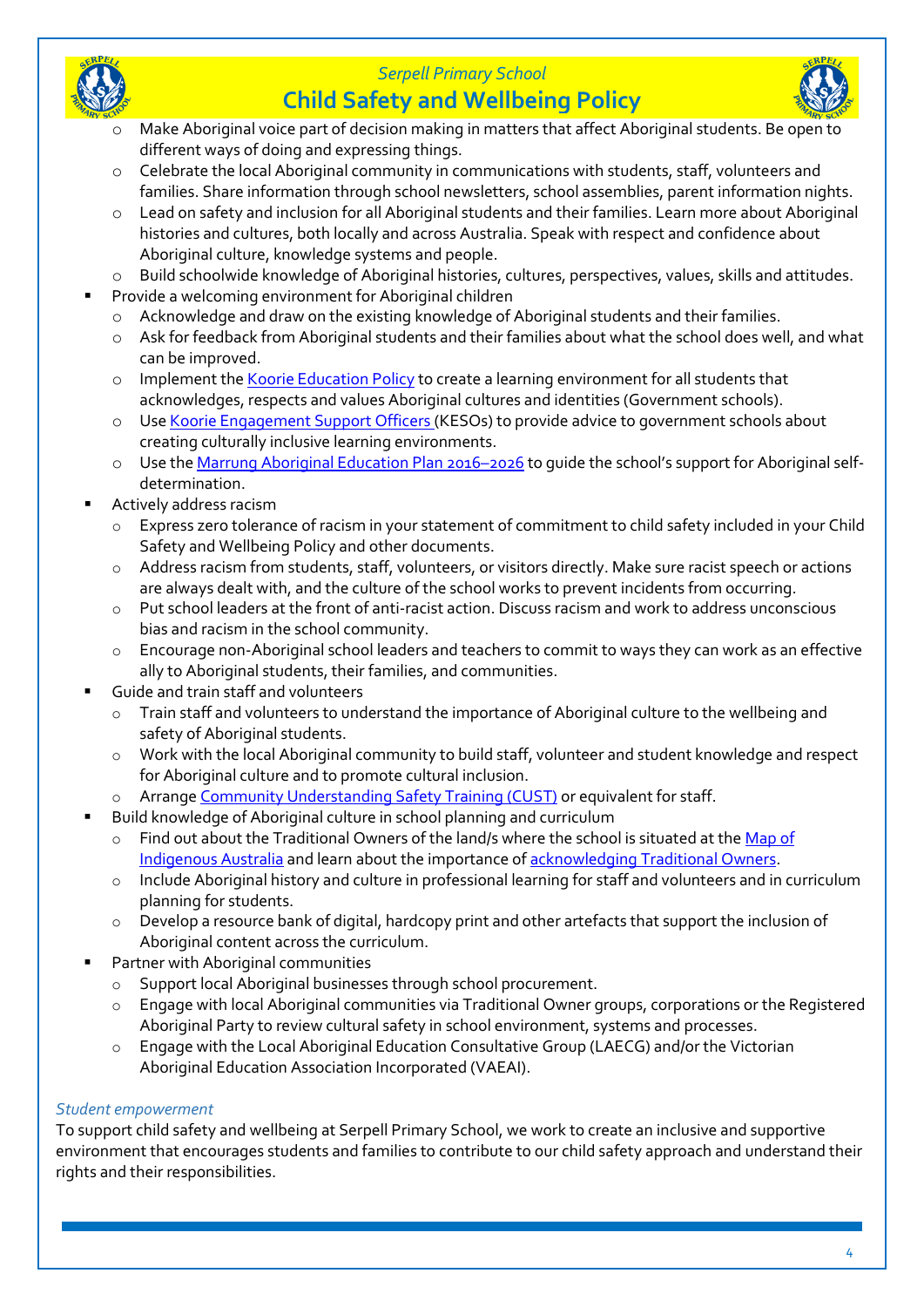



Respectful relationships between students are reinforced and we encourage strong friendships and peer support in the school to ensure a sense of belonging through implementing our whole school approach to Respectful Relationships, our student Code of Conduct, our school values and philosophy program.

We inform students of their rights through our whole school approach to Respectful Relationships and give them the skills and confidence to recognise unsafe situations with adults or other students and to speak up and act on concerns relating to themselves or their peers. We ensure our students know who to talk to if they are worried or feeling unsafe and we encourage them to share concerns with a trusted adult at any time. Students and families can also access information on how to report concerns at Administration.

When the school is gathering information in relation to a complaint about alleged misconduct or abuse of a child, we will listen to the complainant's account and take them seriously, check our understanding of the complaint, support the student, and keep them (and their parents and carers, as appropriate) informed about progress.

### *Family engagement*

Our families and the school community have an important role in monitoring and promoting children's safety and wellbeing and helping children to raise any concerns.

To support family engagement, at Serpell Primary School we are committed to providing families and community with accessible information about our school's child safe policies and practices and involving them in our approach to child safety and wellbeing.

We will create opportunities for families to have input into the development and review of our child safety policies and practices and encourage them to raise any concerns and ideas for improvement.

We do this by:

- through the parent portal (Xuno), school website, newsletters, school council, subcommittees of school council, student, staff, and parent meetings
- all of our child safety policies and procedures will be available for students and parents at the Serpell Primary School website [https://serpellps.vic.edu.au/] and the School's Administration
- Newsletters and Xuno will inform families and the school community about any significant updates to our child safety policies or processes, and strategies or initiatives that we are taking to ensure student safety.
- **PROTECT Child Safety posters will be displayed across the school**

#### *Diversity and equity*

As a child safe organisation, we celebrate the rich diversity of our students, families and community and promote respectful environments that are free from discrimination. Our focus is on wellbeing and growth for all. We recognise that every child has unique skills, strengths, and experiences to draw on. We pay particular attention to individuals and groups of children and young people in our community with additional and specific needs. This includes tailoring our child safety strategies and supports to the needs of:

- Aboriginal children and young people
- children from culturally and linguistically diverse backgrounds
- children and young people with disabilities
- children unable to live at home or impacted by family violence
- international students
- children and young people who identify as  $LGBTIO+$ .

Our Student Wellbeing and Engagement Policy provides more information about the measures we have in place to support diversity and equity.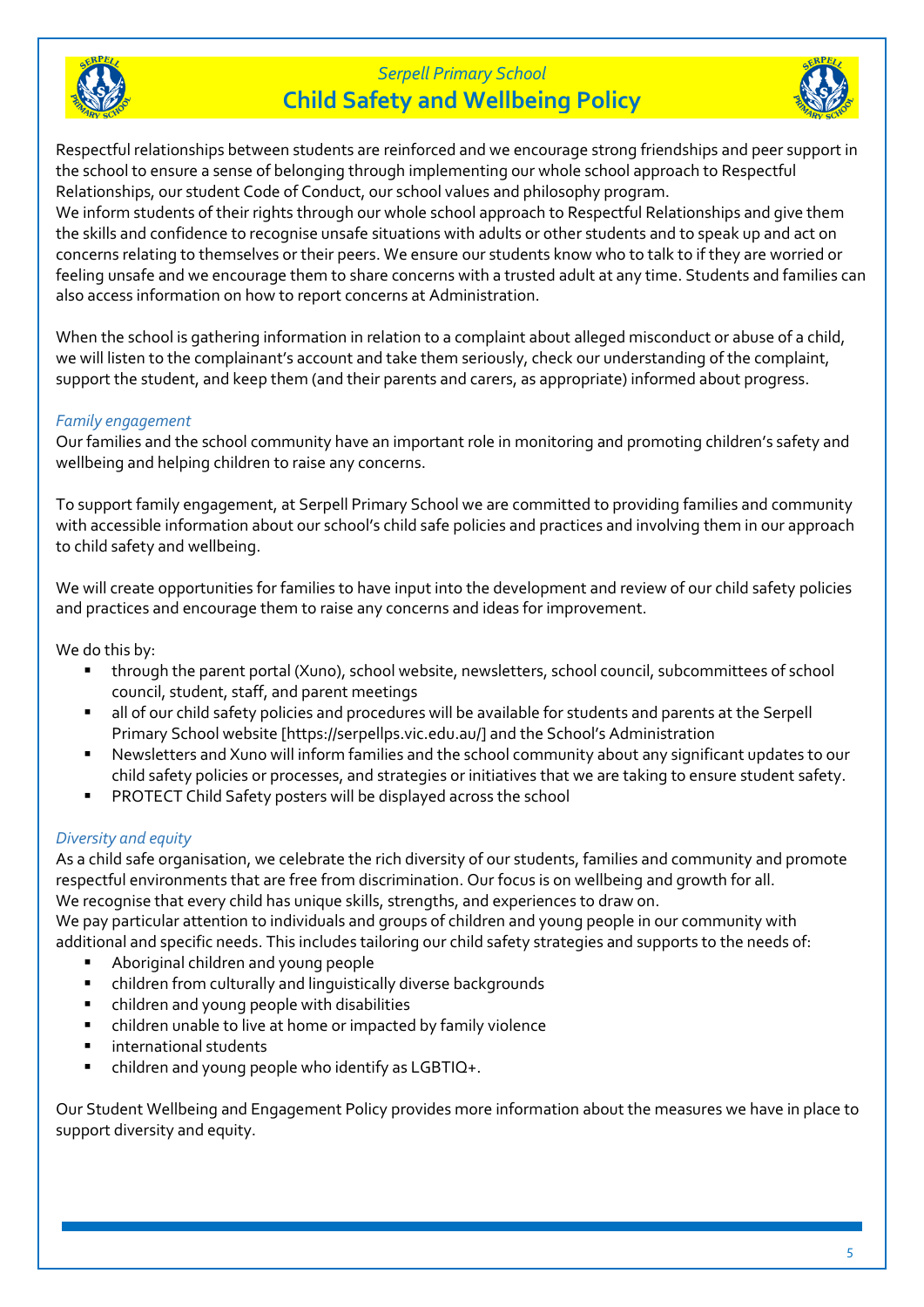



### *Suitable staff and volunteers*

At Serpell Primary School, we apply robust child safe recruitment, induction, training, and supervision practices to ensure that all staff, contractors, and volunteers are suitable to work with children.

### *Staff recruitment*

When recruiting staff, we follow the Department of Education and Training's recruitment policies and guidelines, available on the Policy and Advisory Library (PAL) at:

- **[Recruitment in Schools](https://www2.education.vic.gov.au/pal/recruitment-schools/overview)**
- **E.** [Suitability for Employment Checks](https://www2.education.vic.gov.au/pal/suitability-employment-checks/overview)
- **Exercise [School Council Employment](https://www2.education.vic.gov.au/pal/school-council-employment/overview)**
- **[Contractor OHS Management.](https://www2.education.vic.gov.au/pal/contractor-ohs-management/policy)**

When engaging staff to perform child-related work, we:

- sight, verify and record the person's Working with Children clearance or equivalent background check such as a Victorian teaching registration
- collect and record:
	- o proof of the person's identity and any professional or other qualifications
	- o the person's history of working with children
	- o references that address suitability for the job and working with children.
	- o references that address suitability for the job and working with children.

#### *Staff induction*

All newly appointed staff will be expected to participate in our child safety and wellbeing induction program. The program will include a focus on:

- the Child Safety and Wellbeing Policy (this document)
- the Child Safety Code of Conduct
- the Child Safety Responding and Reporting Obligations (including Mandatory Reporting) Policy and Procedures and
- any other child safety and wellbeing information that school leadership considers appropriate to the nature of the role.

### *Ongoing supervision and management of staff*

All staff engaged in child-connected work will be supervised appropriately to ensure that their behaviour towards children is safe and appropriate.

Staff will be monitored and assessed to ensure their continuing suitability for child-connected work. This will be done through regular performance reviews.

Inappropriate behaviour towards children and young people will be managed swiftly and in accordance with our school and department policies and our legal obligations. Child safety and wellbeing will be paramount.

### *Suitability of volunteers*

All volunteers are required to comply with our Volunteers Policy, which describes how we assess the suitability of prospective volunteers and outlines expectations in relation to child safety and wellbeing induction and training, and supervision and management.

#### *Child safety knowledge, skills, and awareness*

Ongoing training and education are essential to ensuring that staff understand their roles and responsibilities and develop their capacity to effectively address child safety and wellbeing matters.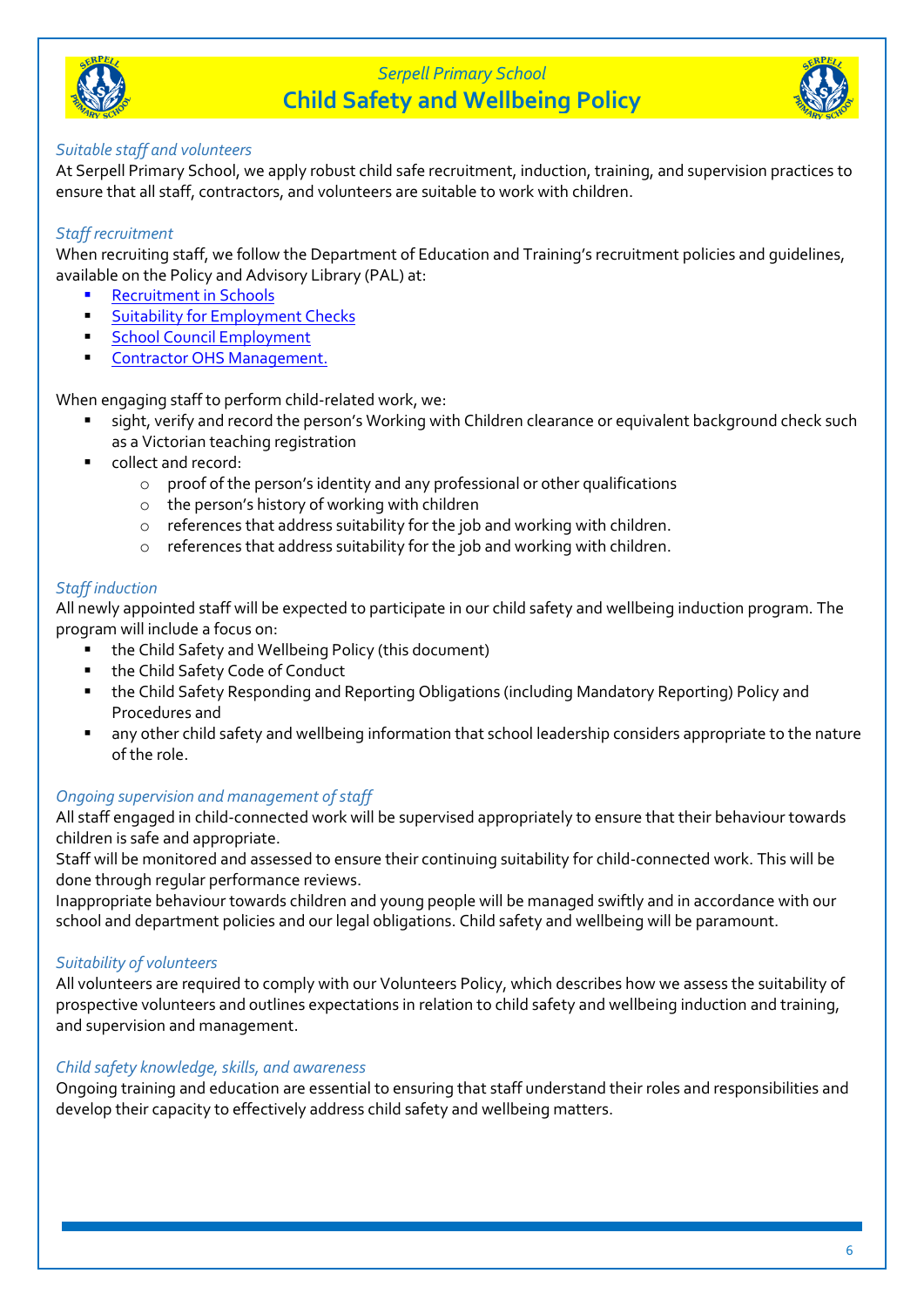



In addition to the child safety and wellbeing induction, our staff will participate in a range of training and professional learning to equip them with the skills and knowledge necessary to maintain a child safe environment. Staff child safety and wellbeing training will be delivered at least annually and will include guidance on:

- our school's child safety and wellbeing policies, procedures, codes, and practices
- completing the Protecting Children [Mandatory Reporting and Other](http://elearn.com.au/det/protectingchildren/) Legal Obligations online module annually
- recognising indicators of child harm including harm caused by other children and students
- responding effectively to issues of child safety and wellbeing and supporting colleagues who disclose harm
- how to build culturally safe environments for children and students
- information sharing and recordkeeping obligations
- how to identify and mitigate child safety and wellbeing risks in the school environment.

Other professional learning and training on child safety and wellbeing, for example, training for our volunteers, will be tailored to specific roles and responsibilities and any identified or emerging needs or issues.

## *School council training and education*

To ensure our school council is equipped with the knowledge required to make decisions in the best interests of student safety and wellbeing, and to identify and mitigate child safety and wellbeing risks in our school environment, the council is trained at least annually. Training includes guidance on:

- individual and collective obligations and responsibilities for implementing the Child Safe Standards and managing the risk of child abuse
- child safety and wellbeing risks in our school environment
- Serpell Primary School's child safety and wellbeing policies, procedures, codes and practices.

## *Complaints and reporting processes*

Serpell Primary School fosters a culture that encourages staff, volunteers, students, parents, and the school community to raise concerns and complaints. This makes it more difficult for breaches of the code of conduct, misconduct, or abuse to occur and remain hidden.

We have clear pathways for raising complaints and concerns and responding and this is documented in our school's Complaint Policy. The Complaints Policy can be found on the school website.

If there is an incident, disclosure, allegation or suspicion of child abuse, all staff, and volunteers (including school council employees) must follow our Child Safety Responding and Reporting Obligations Policy and Procedures found on the school website. Our policy and procedures address complaints and concerns of child abuse made by or in relation to a child or student, school staff, volunteers, contractors, service providers, visitors or any other person while connected to the school.

As soon as any immediate health and safety concerns are addressed, and relevant school staff have been informed, we will ensure our school follows:

- th[e Four Critical Actions](https://www.education.vic.gov.au/Documents/about/programs/health/protect/FourCriticalActions_ChildAbuse.pdf) for complaints and concerns relating to adult behaviour towards a child
- th[e Four Critical Actions: Student Sexual Offending](https://www.education.vic.gov.au/school/teachers/health/childprotection/Pages/stusexual.aspx) for complaints and concerns relating to student sexual offending

Our Student Wellbeing and Engagement Policy and Bullying Prevention Policy found on the school website cover complaints and concerns relating to student physical violence or other harmful behaviours.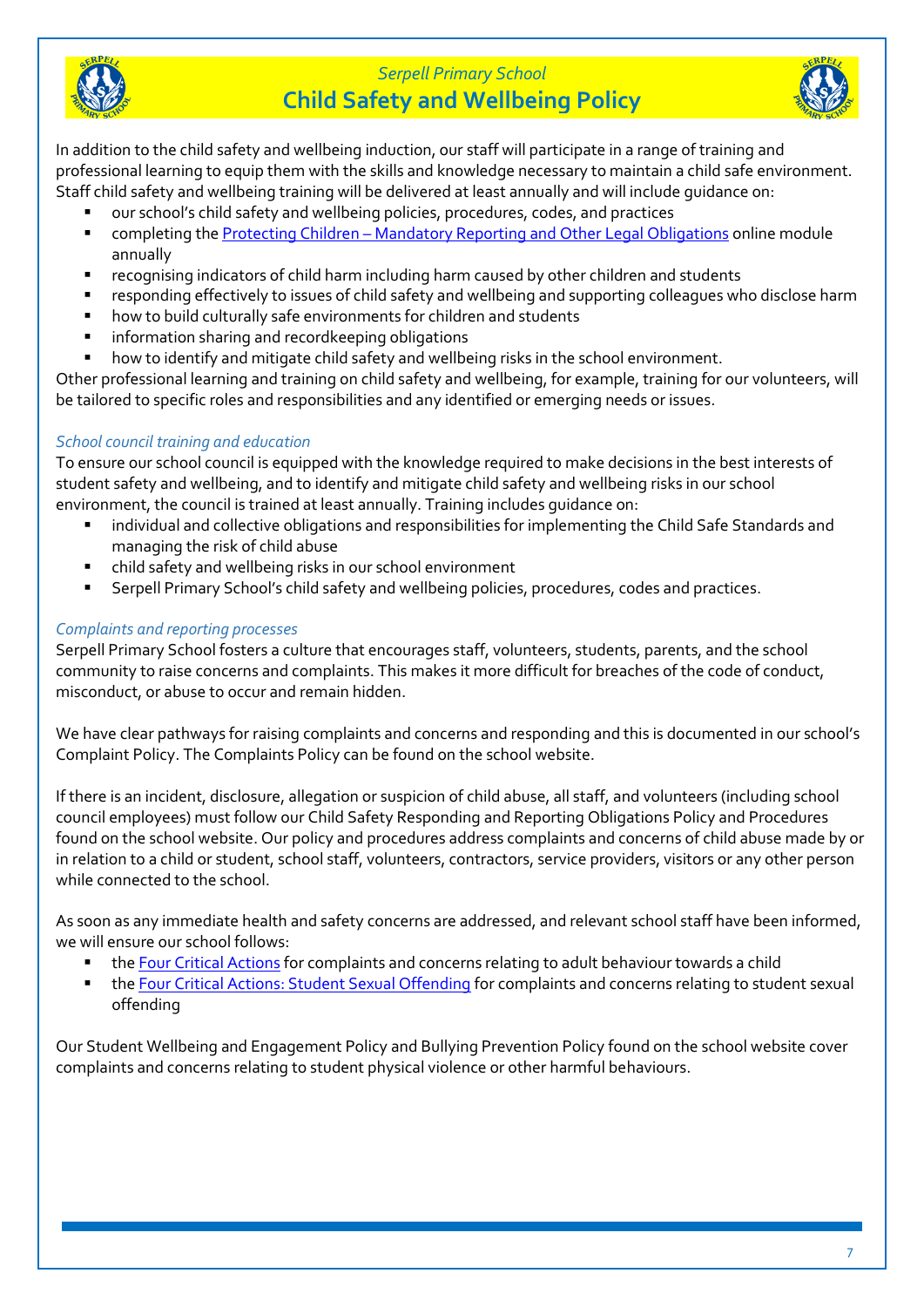



### **Communications**

Serpell Primary School is committed to communicating our child safety strategies to the school community through:

- ensuring that key child safety and wellbeing policies are available on our website including the Child Safety and Wellbeing Policy (this document), Child Safety Code of Conduct, and the Child Safety Responding and Reporting Obligations (including Mandatory Reporting) Policy and Procedure
- displaying PROTECT posters around the school
- updates in our school newsletter and the parent portal (Xuno)
- ensuring that child safety is a regular agenda item at school leadership meetings, staff meetings and school council meetings.

### **Privacy and information sharing**

Serpell Primary School collects, uses, and discloses information about children and their families in accordance with Victorian privacy laws, and other relevant laws. For information on how our school collects, uses and discloses information refer to: **[Schools' Privacy Policy](https://www.education.vic.gov.au/Pages/schoolsprivacypolicy.aspx)**.

### **Record Management**

We acknowledge that good records management practices are a critical element of child safety and wellbeing and manage our records in accordance with the Department of Education and Training's policy: [Records Management](https://www2.education.vic.gov.au/pal/records-management/policy) – [School Records](https://www2.education.vic.gov.au/pal/records-management/policy)

### **Review of child safety practices**

At Serpell Primary School, we have established processes for the review and ongoing improvement of our child safe policies, procedures, and practices.

We will:

- review and improve our policy every 2 years or after any significant child safety incident
- analyse any complaints, concerns, and safety incidents to improve policy and practice
- act with transparency and share pertinent learnings and review outcomes with school staff and our school community.

### **Related policies and procedures**

This Child Safety and Wellbeing Policy is to be read in conjunction with other related school policies, procedures, and codes. These include our:

- **Bullying Prevention Policy**
- Child Safety Responding and Reporting Obligations Policy and Procedures
- Child Safety Code of Conduct
- Complaints Policy
- Digital Learning Policy
- **Inclusion and Diversity Policy**
- Student Wellbeing and Engagement Policy
- Visitors Policy
- Volunteers Policy

#### *Related Department of Education and Training policies*

- **[Bullying Prevention and Response Policy](https://www2.education.vic.gov.au/pal/bullying-prevention-response/policy)**
- [Child and Family Violence Information Sharing Schemes](https://www2.education.vic.gov.au/pal/information-sharing-schemes/policy)
- [Complaints Policy](https://www2.education.vic.gov.au/pal/complaints/policy)
- **[Contractor OHS Management Policy](https://www2.education.vic.gov.au/pal/contractor-ohs-management/policy)**
- **[Digital Learning in Schools Policy](https://www2.education.vic.gov.au/pal/digital-learning/policy)**
- **Family Violence Support**
- [Protecting Children: Reporting Obligations Policy](https://www2.education.vic.gov.au/pal/protecting-children/policy)